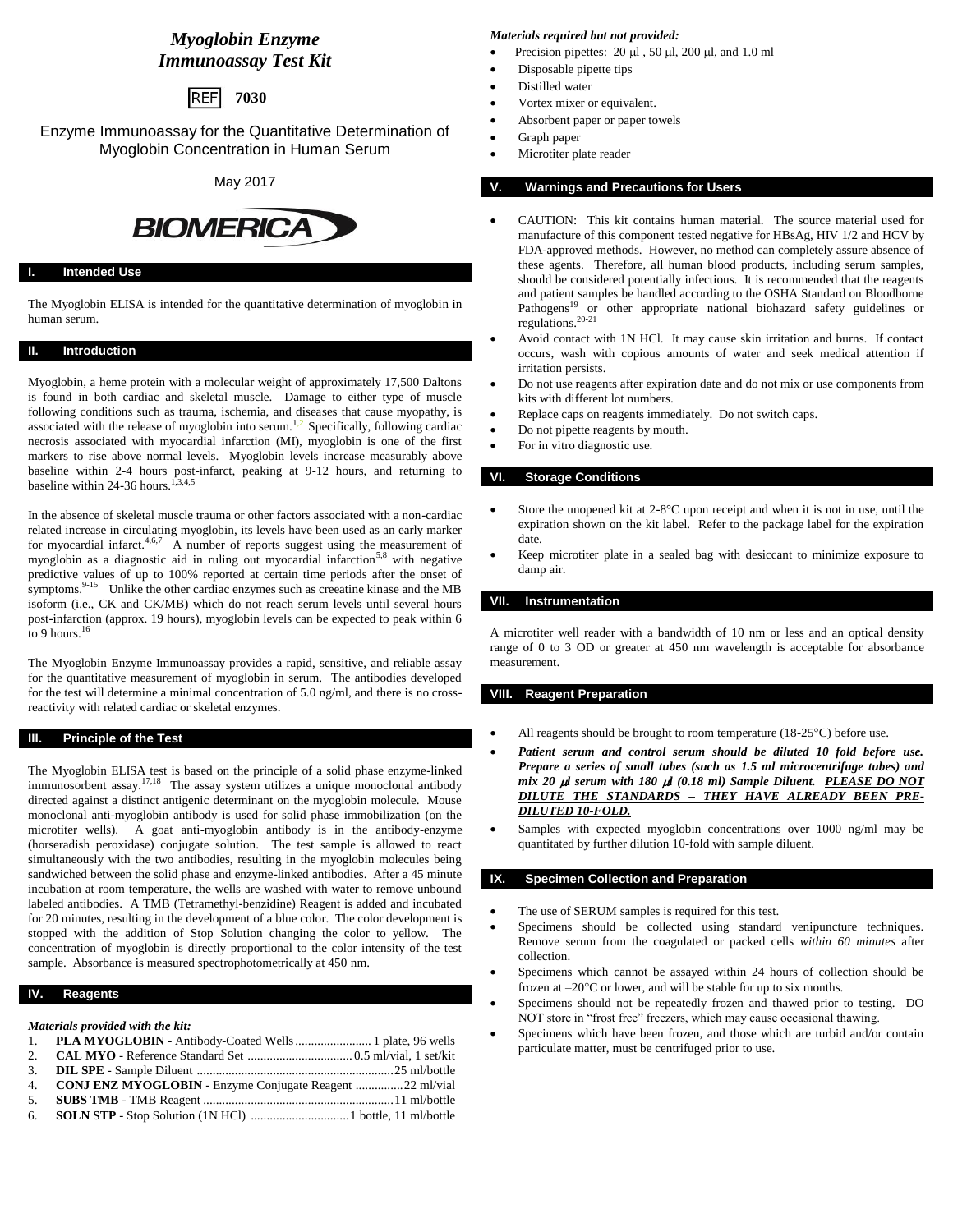### **PROCEDURAL NOTES**

- o Pipetting Recommendations (single and multi-channel): Pipetting of all standards, samples, and controls should be completed within 3 minutes.
- o All standards, samples, and controls should be run in duplicate concurrently so that all conditions of testing are the same.
- o It is recommended that the wells be read within 15 minutes following addition of Stop Solution.

#### **X. Assay Procedure**

- 1. *Patient serum and control serum should be diluted 10 fold before use. Prepare a series of small tubes (such as 1.5 ml microcentrifuge tubes) and mix 20*  $\mu$  *serum or plasma with 180*  $\mu$  *(0.18 ml) Sample Diluent. PLEASE DO NOT DILUTE THE STANDARDS – THEY HAVE ALREADY BEEN PRE-DILUTED 10-FOLD.*
- 2. Secure the desired number of coated wells in the holder.
- 3. Dispense 20 µl of myoglobin standards, diluted specimens and diluted controls into the appropriate wells.
- 4. Dispense 200 µl of Enzyme Conjugate Reagent into each well.
- 5. Thoroughly mix for 30 seconds. It is very important to mix completely.
- 6. Incubate at room temperature  $(18-25^{\circ}\text{C})$  for 45 minutes.
- 7. Remove the incubation mixture by flicking plate contents into a waste container.
- 8. Rinse and flick the microwells 5 times with distilled or deionized water. (Please do not use tap water.)
- 9. Strike the wells sharply onto absorbent paper or paper towels to remove all residual water drops.
- 10. Dispense 100 µl of TMB Reagent solution into each well. Gently mix for 5 seconds.
- 11. Incubate at room temperature for 20 minutes.
- 12. Stop the reaction by adding 100 µl of Stop Solution to each well.
- 13. Gently mix 30 seconds. *It is important to make sure that all the blue color changes to yellow color completely.*
- 14. Read absorbance at 450 nm with a microtiter well reader *within 15 minutes.*

#### **XI. Quality Control**

 Good laboratory practice requires that quality control specimens (controls) be run with each calibration curve to verify assay performance.

 To ensure proper performance, control material should be assayed repeatedly to establish mean values and acceptable ranges.

#### **XII. Calculation of Results**

- 1. Calculate the mean absorbance value  $(A_{450})$  for each set of reference standards, controls and samples.
- 2. Construct a standard curve by plotting the mean absorbance obtained for each reference standard against its concentration in ng/ml on graph paper, with absorbance values on the vertical or Y axis, and concentrations on the horizontal or X axis.
- 3. Use the mean absorbance values for each specimen to determine the corresponding concentration of myoglobin in ng/ml from the standard curve.
- 4. Since the reference standards have already been pre-diluted 10-fold, there is no need for the patient samples or control sera observed values to be multiplied by the dilution factor of 10. However, if the patient samples are diluted to 100-fold, the observed values should be multiplied by 10.

Results of a typical standard run with optical density readings at 450 nm shown in the Y axis against myoglobin concentrations shown in the X axis. This standard curve is for illustrative purpose only, and should not be used to calculate unknowns. Each laboratory should obtain its own data and standard curve.

| Myoglobin $(ng/ml)$ | Absorbance (450 nm) |  |
|---------------------|---------------------|--|
|                     | 0.071               |  |
| 25                  | 0.235               |  |
| 100                 | 0.632               |  |
| 250                 | 1.169               |  |
| 500                 | 1.845               |  |
| 1000                | 3.357               |  |



#### **XIV. Limitations of the Procedure**

- Reliable and reproducible results will be obtained when the assay procedure is carried out with a complete understanding of the package insert instructions and with adherence to good laboratory practice.
- Diagnostic results obtained from the Myoglobin ELISA should be used in conjuction with other diagnostic procedures and information available to the physician; e.g., additional clinical testing, ECG, symptoms, and clinical observations.
- The wash procedure is critical. Insufficient washing will result in poor precision and falsely elevated absorbance readings.
- Patient samples may contain human anti-mouse antibodies (HAMA) which are capable of giving falsely elevated results with assays that utilize mouse monoclonal antibodies. The Myoglobin ELISA assay has been designed to minimize interference from HAMA-containing specimens; nevertheless complete elimination of this interference from all patient specimens cannot be guaranteed.
- Test results that are inconsistent with the clinical picture and patient history should be interpreted with caution.

#### **XV. Expected Normal Values**

- Normal serum myoglobin levels range from 12 to 100 ng/ml. Values increase slightly with age. $^{22}$
- Using the Myoglobin ELISA, an evaluation of the clinical data was conducted to determine the normal expected value of the kit. The study yielded normal range values in agreement with industry standards. Eighty-three (83) apparently healthy adults were assayed using the test to establish the normal expected value. The range was found to be between 8.1 and 54.5 ng/ml myoglobin.
- Each facility should establish its own reference intervals for myoglobin as performed on ELISA test. Other factors should also be considered in the diagnosis of myocardial infarction, as any condition resulting in skeletal or cardiac muscle damage may potentially increase myoglobinlevels above the expected normal range.
- NOTE: Serial sampling may be required to detect elevated levels.

**XIII. Example of Standard Curve**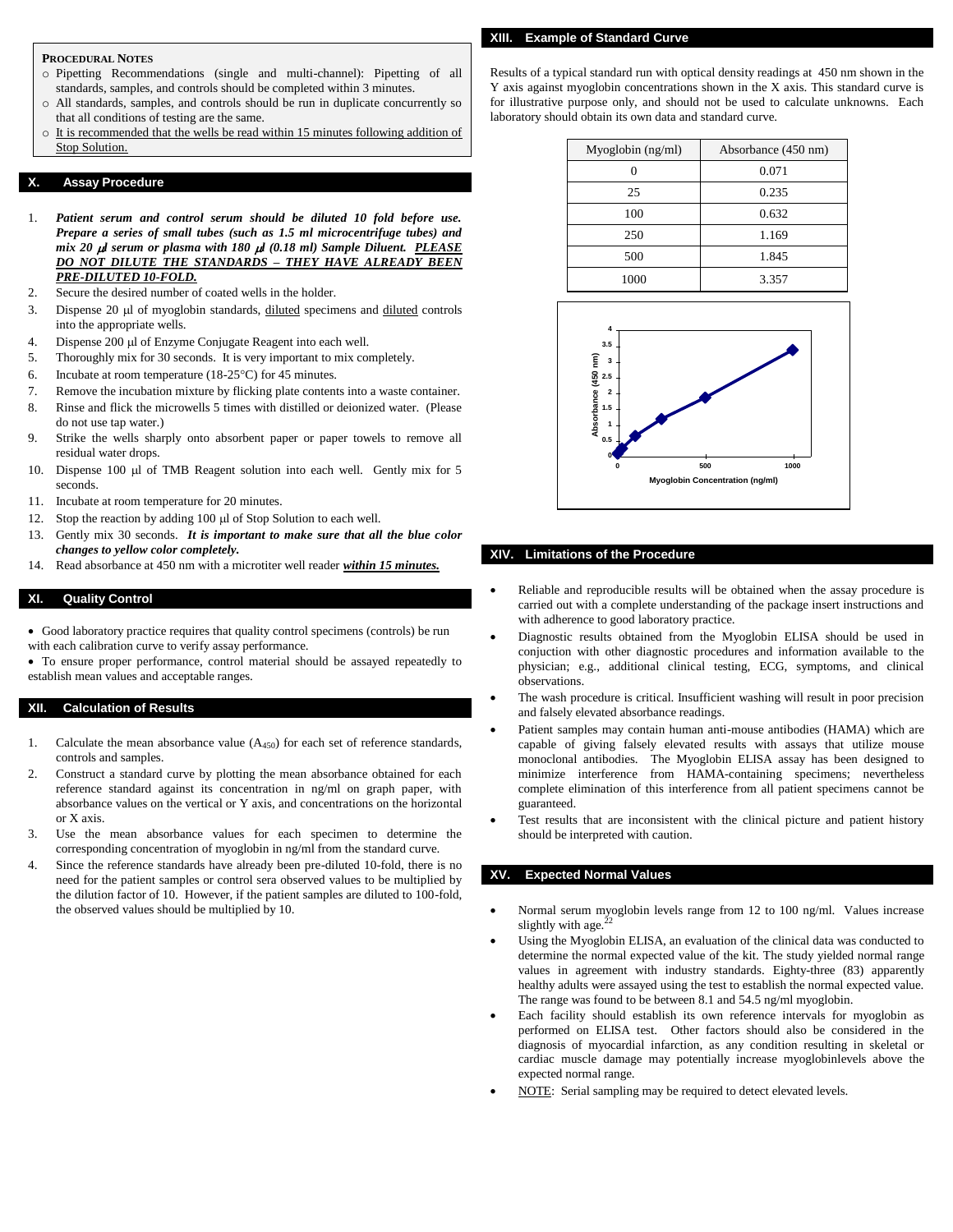# **XVI. Performance Characteristics**

#### **CLINICAL PERFORMANCE**

A clinical investigation was conducted to determine the accuracy of the Myoglobin ELISA as compared to the Abbott AxSym Myoglobin MEIA. The data is presented below.

A statistical study using 150 clinical patient serum samples, ranging in myoglobin concentration from 3.7 ng/ml to 919.8 ng/ml as analyzed using the Myoglobin ELISA (13.0 ng/ml to 1011.0 ng/ml Abbott Myoglobin MEIA), demonstrated equivalent correlation with the AxSym Myoglobin kit as shown below.

Correlation coefficient =  $0.9392$  Slope =  $0.8871$ Intercept =  $55.051$  Mean =  $287.9$  ng/ml Abbott Myoglobin Mean = 262.5 ng/ml

### **SENSITIVITY**

The lowest detectable level of myoglobin by this assay is estimated to be 5 ng/ml.

#### **HOOK EFFECT**

No high-dose hook effect is observed in this test with patient sample concentrations up to 10,000 ng/ml.

#### **PRECISION**

*a. Intra-Assay Precision*

Within-run precision was determined by replicate determinations of five different serum samples in one assay. Within-assay variability is shown below:

| <b>Serum Sample</b> |      |       |       |       |       |
|---------------------|------|-------|-------|-------|-------|
| $#$ Reps.           | 20   | 20    | 20    | 20    |       |
| Mean Myo.           |      |       |       |       |       |
| (ng/ml)             | 55.6 | 214.3 | 294.9 | 505.9 | 1,437 |
| S.D.                | 2.2  | 12.9  | 16.2  | 26.3  | 94.0  |
| $C.V.$ $(\%)$       | 3.9% | 6.0%  | 5.5%  | 5.2%  | 6.6%  |

#### *b. Inter-Assay Precision*

Between-run precision was determined by replicate measurements of five different serum samples over a series of individually calibrated assays. Between-assay variability is shown below:

| <b>Serum Sample</b> |      |       |       |       |        |
|---------------------|------|-------|-------|-------|--------|
| # Replicates        |      |       | 35    |       | 35     |
| Mean Myo.           |      |       |       |       |        |
| (ng/ml)             | 59.2 | 244.4 | 330.5 | 568.3 | 1451.7 |
| S.D.                | 4.6  | 12.8  | 38.9  | 52.7  | 104.7  |
| (96)<br>C.V.        | 7.8% | 5.2%  | 11.8% | 9.3%  | 7.2%   |

#### **RECOVERY**

Various patient serum samples of known myoglobin levels were combined and assayed in duplicate. The mean recovery was 102.8%.

| <b>PAIR</b><br>NO. | <b>EXPECTED</b><br>[Myoglobin]<br>(ng/ml) | <b>OBSERVED</b><br>[Myoglobin]<br>(ng/ml) | $\frac{0}{0}$<br><b>RECOVERY</b> |
|--------------------|-------------------------------------------|-------------------------------------------|----------------------------------|
| 1                  | 280                                       | 250                                       | 89.3%                            |
| $\overline{2}$     | 451                                       | 495                                       | 109.8%                           |
| 3                  | 255                                       | 241                                       | 94.5%                            |
| 4                  | 269                                       | 300                                       | 111.5%                           |
| 5                  | 39                                        | 41                                        | 105.1%                           |
| 6                  | 240                                       | 231                                       | 96.0%                            |
| 7                  | 92                                        | 88                                        | 95.9%                            |
| 8                  | 209                                       | 214                                       | 102.0%                           |
| 9                  | 340                                       | 328                                       | 96.0%                            |
| 10                 | 214                                       | 213                                       | 100.0%                           |
| 11                 | 551                                       | 655                                       | 118.8%                           |
| 12                 | 431                                       | 436                                       | 101.2%                           |
| 13                 | 757                                       | 824                                       | 108.8%                           |
| 14                 | 747                                       | 768                                       | 102.8%                           |
| 15                 | 780                                       | 894                                       | 114.6%                           |
| 16                 | 575                                       | 569                                       | 98.9%                            |

#### **LINEARITY**

Three patient samples were serially diluted to determine linearity. The mean recovery was 105.8%.

| #  | <b>Dilution</b>   | <b>Expected</b><br>Conc. | <b>Observed</b><br>Conc. | $\frac{0}{0}$   |  |
|----|-------------------|--------------------------|--------------------------|-----------------|--|
|    |                   | (ng/ml)                  | (ng/ml)                  | <b>Expected</b> |  |
|    | Undiluted         |                          |                          |                 |  |
|    | 1:2               | 540                      | 542.6                    | 100.5%          |  |
|    | 1:4               | 270                      | 290.8                    | 107.7%          |  |
|    | 1:8               | 135                      | 153.3                    | 113.6%          |  |
| 1. | 1:16              | 67.5                     | 75.3                     | 111.6%          |  |
|    | 1:32              | 33.8                     | 38.7                     | 114.5%          |  |
|    | 1:64              | 16.9                     | 18.8                     | 111.2%          |  |
|    | 1:128             | 8.5                      | 8.6                      | 101.2%          |  |
|    | 1:256             | 4.3                      | 3.9                      | 90.7%           |  |
|    | $Mean = 106.4%$   |                          |                          |                 |  |
|    | Undiluted         | -----                    | $---$                    | -----           |  |
|    | 1:2               | 945                      | 956                      | 101.2%          |  |
|    | 1:4               | 472.5                    | 500                      | 105.8%          |  |
|    | 1:8               | 236.3                    | 262.8                    | 111.2%          |  |
| 2. | 1:16              | 118.1                    | 131.7                    | 111.5%          |  |
|    | 1:32              | 59.1                     | 65.2                     | 110.3%          |  |
|    | 1:64              | 29.5                     | 31.1                     | 105.4%          |  |
|    | 1:128             | 14.8                     | 12.8                     | 86.5%           |  |
|    | Mean = $104.6 \%$ |                          |                          |                 |  |
|    | Undiluted         |                          |                          |                 |  |
|    | 1:2               | -----                    | -----                    |                 |  |
|    | 1:4               | 691.0                    | 691.4                    | 100.0%          |  |
|    | 1:8               | 362.3                    | 345.7                    | 104.8%          |  |
| 3. | 1:16              | 173.9                    | 172.8                    | 100.6%          |  |
|    | 1:32              | 95.7                     | 86.4                     | 110.8%          |  |
|    | 1:64              | 45.8                     | 43.2                     | 106.0%          |  |
|    | 1:128             | 21.2                     | 21.6                     | 98.0%           |  |
|    | 1:256             | 13.5                     | 10.8                     | 125.0%          |  |
|    | $Mean = 106.5\%$  |                          |                          |                 |  |
|    |                   |                          |                          |                 |  |

#### **SPECIFICITY**

The following materials were tested for cross-reactivity at concentrations up to the levels indicated below. No cross-reactivity was observed for any of the components.

| <b>MATERIAL TESTED</b>           | <b>TEST</b><br><b>CONCENTRATION</b> |  |  |  |  |
|----------------------------------|-------------------------------------|--|--|--|--|
| <b>Interfering Substances</b>    |                                     |  |  |  |  |
| Cardiac Tnl                      | $1000$ ng/ml                        |  |  |  |  |
| Cardiac TnT                      | $1000$ ng/ml                        |  |  |  |  |
| Cardiac TnC                      | $1000$ ng/ml                        |  |  |  |  |
| Skeletal Tnl                     | $1000$ ng/ml                        |  |  |  |  |
| $CK-MB$                          | $1000$ ng/ml                        |  |  |  |  |
| $CK-MR2$                         | $100$ ng/ml                         |  |  |  |  |
| $CK-MM$                          | $5 \mu g/ml$                        |  |  |  |  |
| $CK-BB$                          | $10 \mu g/ml$                       |  |  |  |  |
| Tropomyosin                      | $1000$ ng/ml                        |  |  |  |  |
| Myosin Light Chain Kinase (MLCK) | $1000$ ng/ml                        |  |  |  |  |
| Actin                            | $1000$ ng/ml                        |  |  |  |  |
| <b>Endogenous Substances</b>     |                                     |  |  |  |  |
| <b>Billirubin</b>                | $20 \text{ mg/dl}$                  |  |  |  |  |
| Cholesterol                      | 500 mg/dl                           |  |  |  |  |
| Triglyceride                     | $1,500$ mg/dl                       |  |  |  |  |
| <b>Total Protein</b>             | $3$ g/dl                            |  |  |  |  |
| <b>Total Protein</b>             | $10$ g/dl                           |  |  |  |  |
| <b>Therapeutic Substances</b>    |                                     |  |  |  |  |
| Aspirin                          | $0.3$ ng/ml                         |  |  |  |  |
| Coumadin                         | 1000 ug/ml                          |  |  |  |  |
| Digoxin                          | $200$ ng/ml                         |  |  |  |  |
| Flurosemide (Lasix)              | $400 \text{ ug/ml}$                 |  |  |  |  |
| Sodium Heparin                   | $8$ U/ml                            |  |  |  |  |